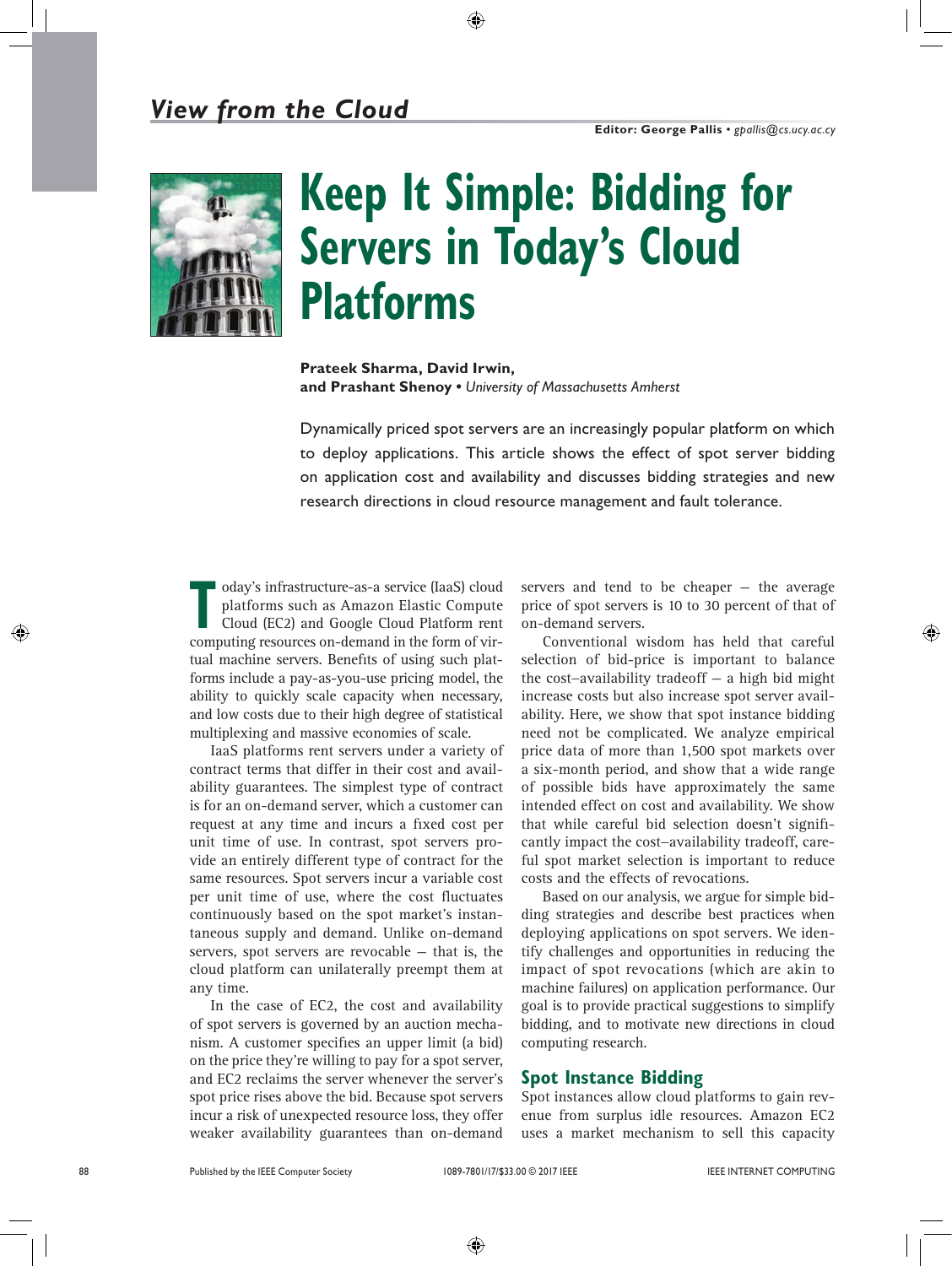where users place a bid for servers, and EC2 allocates them if the bid is higher than the spot price, which varies continuously based on supply and demand. When the spot price rises above a user's bid price, EC2 revokes the servers. EC2 determines the spot price by running a sealed-bid multiunit second-price auction.<sup>1</sup> Note that the underlying supply of surplus servers in the spot pool also changes dynamically, because EC2 might take resources from the spot pool to allocate new on-demand instances. Thus, the spot price changes dynamically both as users submit new bids, and as the spot pool's capacity changes (see Figure 1).

To use a spot server, users place a single, fixed bid, which represents the maximum hourly price that they're willing to pay. The bids can range from zero to 10 times the on-demand price. Based on the current bids for the server and the available supply, a spot price is determined by a continuous auction. Because this is a second-price auction, users pay the spot price, which might be lower than the bid. If the market price increases to more than the user's bid, then the spot instance is revoked and terminated after a small (120 second) warning. The prices for each spot server type (also referred to as a spot market) are independently determined. The combination of different server sizes and geographical regions determines a market, and Amazon runs more than 2,500 spot markets globally.

A low bid means that the user is price-sensitive and is only willing to pay a low price for the spot servers. But a server with a low bid might suffer from low availability and a higher likelihood of being revoked if the market price increases to more than the bid price. Frequent revocations might cause application downtimes, missed deadlines, and decreased performance as the application recovers from revocations, which are akin to machine failures. Thus bidding pres-



*Figure 1. Variations in spot price of the m3.medium instance type. The spot price is generally much lower than the on-demand price, but shows* 

ents the user with a tradeoff between cost and availability/revocation-rate, which might further impact application performance.

Careful selection of bids via bidding strategies has received wide attention in both research<sup>2</sup> and industry. Bidding strategies have been proposed for minimizing costs with different constraints (such as deadlines) for a wide range of applications (such as MapReduce, scientific computing, and so on). Bidding's complexity might be one reason why, despite its extremely low prices (70 to 90 percent less than ondemand instances), the spot market has low usage. $3$  As we discuss, however, the bidding problem in today's markets (and possibly in future markets) isn't particularly important for maximizing performance and minimizing costs using spot servers.

# **Effect of Bidding**

To understand the effect of bidding for spot instances, we analyze spot prices over a six-month period from March to August 2015 (and longer periods where stated) of 1,500 spot markets. For ease of exposition, we begin our discussion by analyzing the most popular instance types in the most popular region — Linux instances in the region known as us-east-1.

Bidding strategies optimize the cost−availability tradeoff for spot instances: as a user increases their bid, they might pay more per hour,

but their availability also increases. However, spot price data across many markets shows that a wide range of optimal bids exist that essentially yield the same availability for the same cost. This is because the spot prices are spiky. In Figure 1, we see that the price spikes can be almost 10 times those of the on-demand price the same as the upper bound on the bid price. Thus no matter what the bid, the spot instance will be revoked during these large spikes.

To illustrate, Figure 2a shows a cumulative distribution function (CDF) of availability for instance types in five different markets over our six-month period, where the *x*-axis is a user's bid normalized to the ondemand price  $-$  that is, 2 is 2 times the on-demand price, and so on. As expected, availability monotonically increases with the bid. However, the CDF has an extremely long tail, and there's little increase in availability after some bid threshold and only bids that fall within the steep range of the incline yield different availabilities. As the graph shows, this range of bids is quite small, providing only a narrow window where changing a bid will have a significant effect on availability. Thus, availability of spot instances isn't sensitive to bidding for a large range of bid prices.

The insensitivity of bidding in determining the average cost of spot instances can similarly be seen in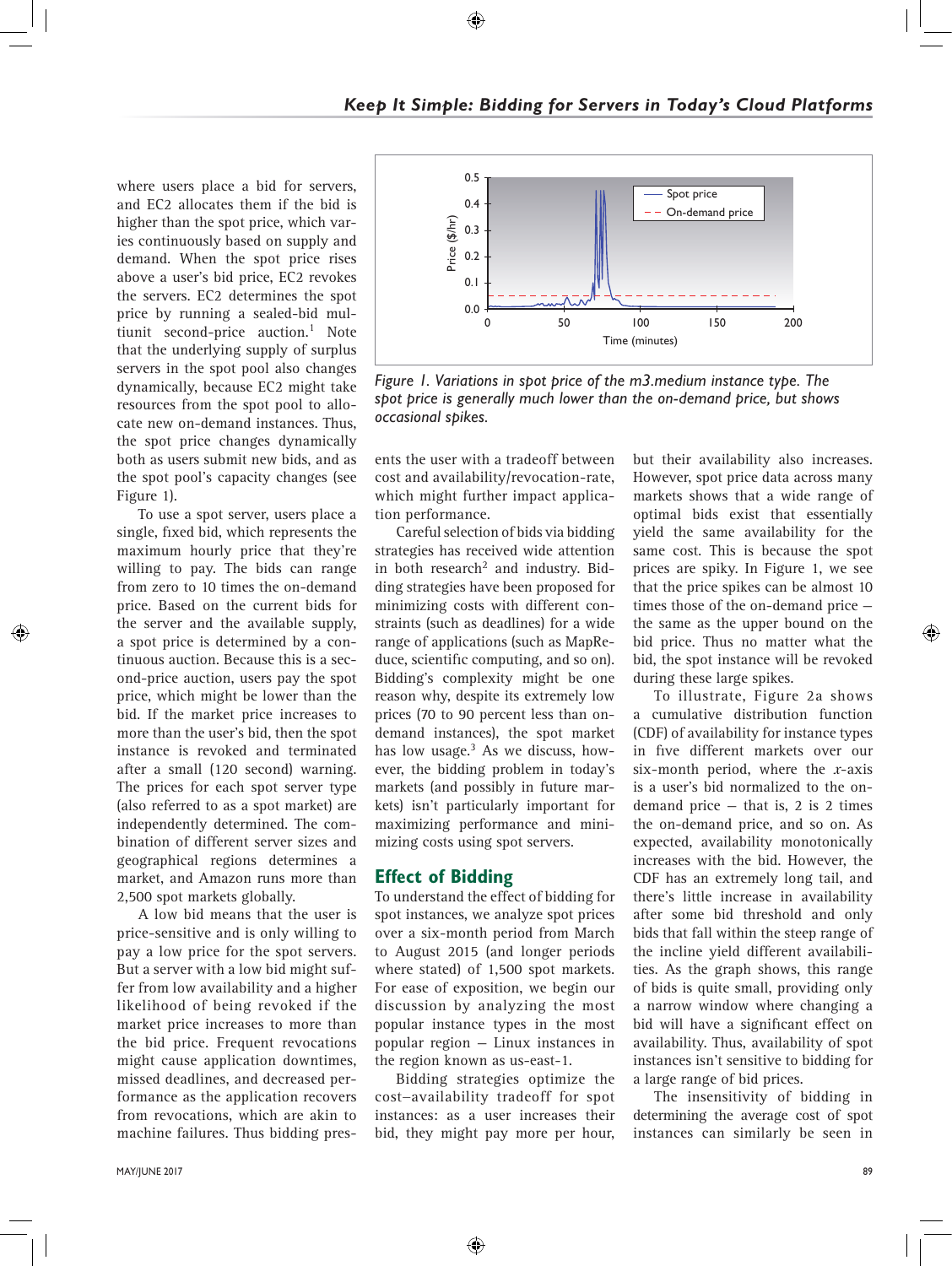

*Figure 2. The effect of bidding on (a) availability, (b) expected cost, and (b) mean time between revocations (MTBR) for selected instance types. Bids and the expected costs are normalized to a factor of the corresponding on-demand price.*



*Figure 3. Range of bids for which availability, cost, and MTBR is within 10* 

Figure 2b. In this case, the cost on the *y*-axis is a fraction of the on-demand cost. The cost is monotonically increasing with the bid amount. However, just as with availability, the cost curve has a long tail, such that higher bids result in little or no increase in cost. This occurs because most markets always have a low and stable spot price, with the average spot price <0.2 times the on-demand price. Just as with availability, bidding has little effect on the cost of spot instances, because there's no penalty for bidding high due to the auction's second-price nature.

Finally, the frequency of revocations, as indicated by their mean time between revocations (MTBR), is another important metric, since revocations incur

overhead for applications that restart or migrate. Figure 2c shows the MTBR for different bids. The figure shows that MTBR range from tens to hundreds of hours. In addition, the MTBR also have a long tail in all but one market, such that bidding high doesn't significantly increase the MTBR and a wide range of bids exist with effectively the same MTBR. Regardless of the bid price, revocations are unavoidable when using spot instances.

In addition to the five markets discussed previously, we also analyzed these properties in more than 1,500 spot markets, and found that availability, cost, and MTBR are insensitive to bidding for most markets. Figure 3 is a succinct representation of our

findings for the 1,500 markets. We show the length of the range of bids for which the availability, cost, and MTBR are all within 10 percent of the optimal bid. The optimal bid is the bid that yields the highest availability and MTBR for the lowest cost. In EC2, the maximum bid can be 10 times the ondemand price, and thus the maximum bid range is 10. We see from Figure 3 that the bid range length is more than 9 for most markets, with few outliers. This indicates that if we were to pick randomly, more than 90 percent of the bids would be within 10 percent of the optimal.

Based on our analysis, we argue that cloud customers need not employ sophisticated bidding and can instead use simple strategies as follows. First, select the spot server type carefully to reduce revocation risk. Then use a bid price equal to the on-demand price. Diversify when possible by choosing multiple spot server types. And finally, if revoked, migrate the application state to a new spot server in a different market. Next, we discuss several design considerations in implementing such a strategy.

#### **Mitigating Spot Instance Revocations**

Applications can use the characteristics of spot markets to minimize their costs and the impact of revocations. Careful spot market selection and using the appropriate fault tolerance policies can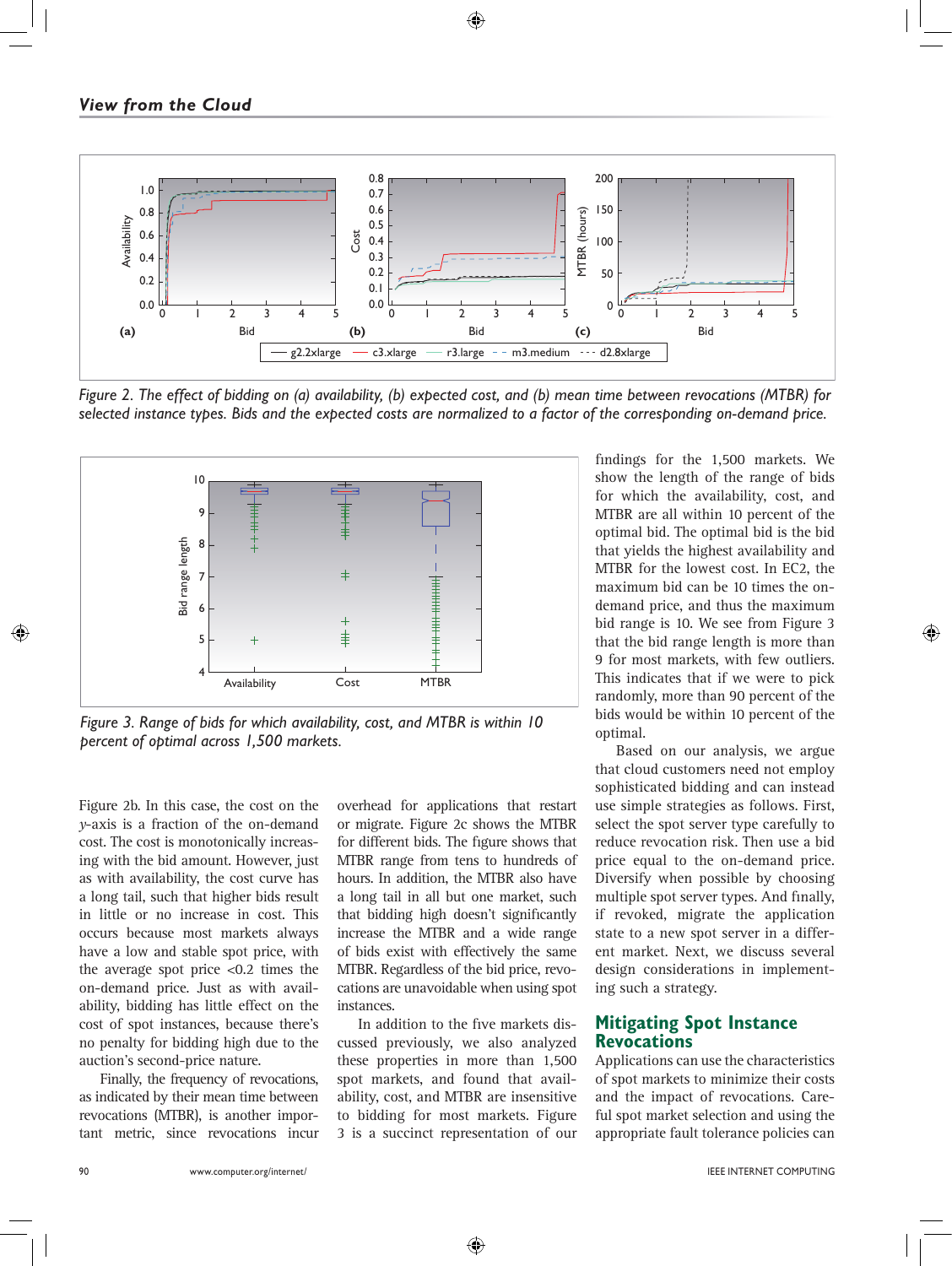drastically reduce the impact of revocations while also lowering costs.

### **Market Selection**

Carefully selecting spot markets, instead of being restricted to a particular server type, can greatly increase the effectiveness of spot servers. For distributed applications, a useful strategy is to use multiple spot markets — that is, servers in different availability zones and of different types (small, large, and so on). We observed that price variations across markets are largely uncorrelated (see Figure 4). In general, revocations in different markets don't occur at the same time. When deployed on a single market, a price spike results in revocation of all the servers. If instead multiple markets are used, then the application can continue to run on remaining unaffected servers.

## **Fault Tolerance**

Fault tolerance policies and migration strategies are key in light of the inevitability of revocations and the availability of multiple markets. We can treat server revocation events as fail-stop failures, and choose the suitable application-specific fault tolerance policy. Checkpointing is a commonly used strategy, and by periodically checkpointing state to network storage, the application can resume from the most recent checkpoint. This periodic checkpoint can be performed either at the system-level using nested virtualization,<sup>4</sup> or by using the application's built-in checkpointing mechanism.5,6

Spot server revocations come with a small 120-second warning, and this warning can expand the fault tolerance choices available and reduce their overhead. For example, it might be possible for certain applications to react on revocation warning and complete a checkpoint, instead of periodically checkpointing. Thus, there exist research opportunities in determining efficient checkpointing and migration



*Figure 4. Correlation between different spot markets in the us-east-1 region. Darker squares indicate higher correlation.*

strategies to exploit inexpensive but revocable spot servers.

Finally, we must emphasize that it's the combination of spot market and fault tolerance policies that determines performance and costs. An application deployed on a single market is more susceptible to failure and thus requires stronger fault tolerance, and potentially incurs a higher performance overhead. Selecting the right market might involve considering its average cost, availability, and MTBR. Tools such as Amazon Spot Bid Advisor (see aws.amazon.com/ec2/spot/bid-advisor) can help users in picking markets. A diversified portfolio of markets could reduce revocation risk, but at a higher cost, because this entails picking uncorrelated markets, which might not have the lowest prices.

**T** he analysis of historical spot price data leads us to conclude that bidding can be kept simple in today's spot markets. Instead, users should carefully select markets and fault tolerance policies for their applications.

Our results are predicated on the nature of current spot prices, which are generally low but with occasional spikes. Increased usage of spot servers might change these price characteristics. If the cost and availability CDFs are no longer long-tailed, then bidding's importance will increase. However, an increased demand for spot servers might be met with an increase in supply, and the price characteristics might remain unchanged. The second-order effects of increasing spot server usage are thus unclear and remain an open question.  $\mathbb{E}$ 

#### **References**

- 1. O. Ben-Yehuda et al., "Deconstructing Amazon EC2 Spot Instance Pricing," *ACM Trans. Economics and Computation* (TEC), vol. 1, no. 3, 2013, article no. 16.
- 2. L. Zheng et al., "How to Bid the Cloud," *Proc. ACM Conf. Special Interest Group on Data Comm.*, 2015, pp. 71–84.
- 3. S. Higginbotham, "Bidding Strategies? Arbitrage? AWS Spot Market Is Where Computing and Finance Meet," *Gigaom*, 8 Oct. 2013; https://gigaom. com/2013/10/08/bidding-strategiesarbitrage-aws-spot-market-is-wherecomputing-and-finance-meet.
- 4. P. Sharma et al., "SpotCheck: Designing a Derivative IaaS Cloud on the Spot Market," *Proc. 10th European Conf. Computer Systems*, 2015; doi:10.1145/2741948.2741953.